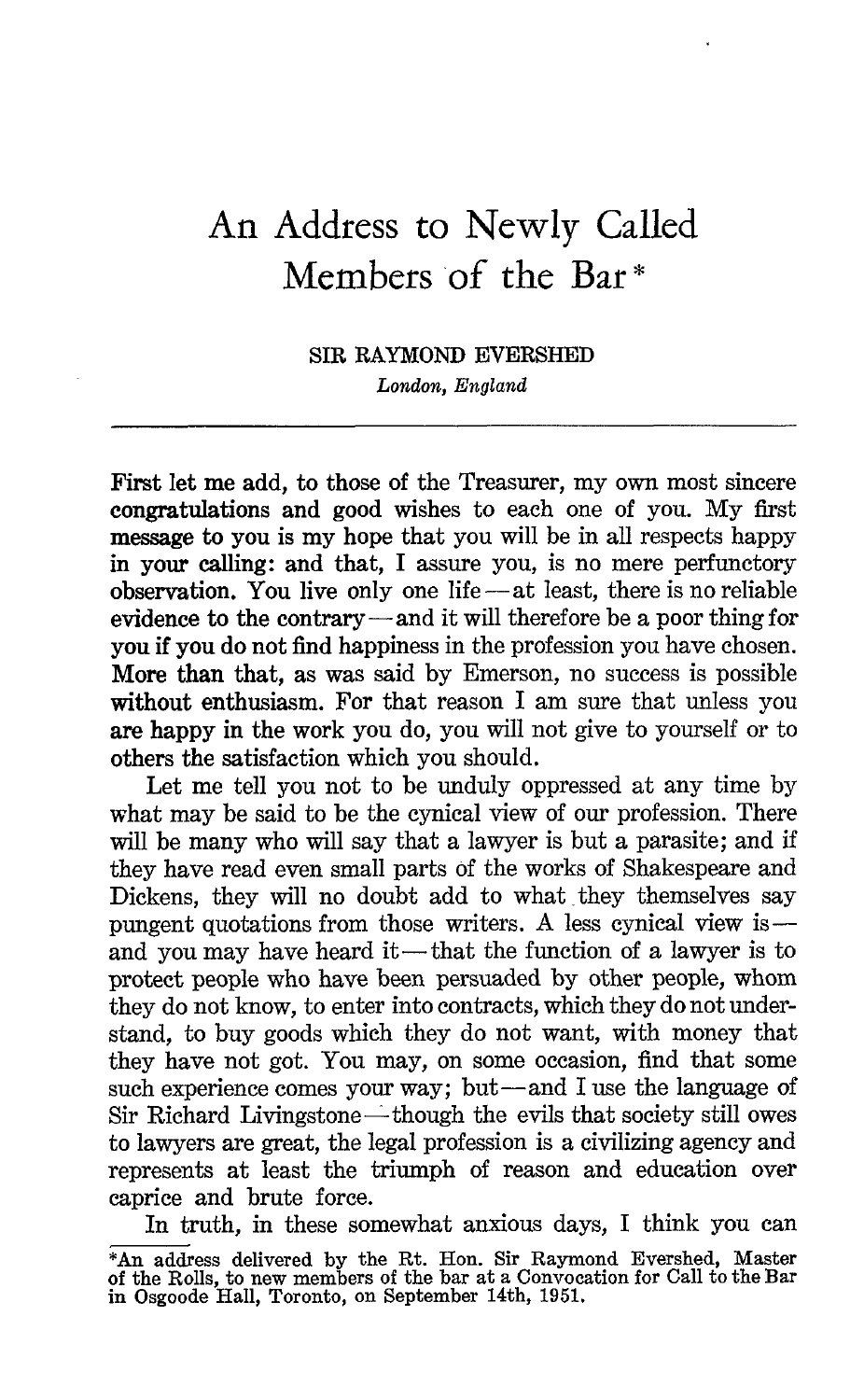and should assume that you have an important and highly responsible part to play. It is all very well to suggest that the law is highly artificial and complex, and that we should all be much better off if juries of our fellow beings were able to say on a given occasion:  $A$  was right and  $B$  was wrong. But any such system is, in truth, a return to palm-tree justice and the methods of barbarism. In a society which is complex, it is unavoidable that the law also should be complex.

The value of the law is in its impartiality and in its certainty. It provides, or it should provide, that the consequences of a particular activity will be certain and foreseeable . It requires that you, as members of the profession, should be partakers in the administration of a known body of established doctrine. If you do that job properly, you will find that you are a part of a great profession which in truth provides for society its stability and coherence. Let it therefore be your aim to do so.

In order that you may achieve that end, it is quite plain that you must retain the confidence of the rest of humanity. And to do that, it is right that you should avoid allowing the law to become a great mystique. <sup>I</sup> am quite sure that you will find that, complex though some of its rules and principles may appear to be, they are in truth well established on the basis of commonsense and on what society, for century after century, has regarded as the just standard. Furthermore, in order that you may retain the confidence of the rest of humanity, you must in no regard whatever depart from your professional independence and integrity. Remember always that you are members of a learned profession and assuch claim to grasp at, even if you cannot reach, the integrity of scholarship; and there is no higher integrity.

Having said that much, may <sup>I</sup> suggest to you six short sentences of advice, to each of which <sup>I</sup> will venture to add a word or two of explanation. From what <sup>I</sup> have already said you will, <sup>I</sup> am sure, appreciate that my first principle is that- never in any circumstance whatever must you deliberately deceive the court. Observance of this principle is your first duty not only to your-. selves and to your consciences but also to your clients and to the whole profession of which you have now become members. <sup>I</sup> need hardly add that to deceive the court is a futile thing for a man to do in any event. The man at the bar who is known to be likely to deceive the court is regarded with suspicion by the court; and that state of affairs is good neither for the man nor for his clients . But leaving aside that material consideration, <sup>I</sup> put it to you that the most fundamental duty of all which you owe to your profes-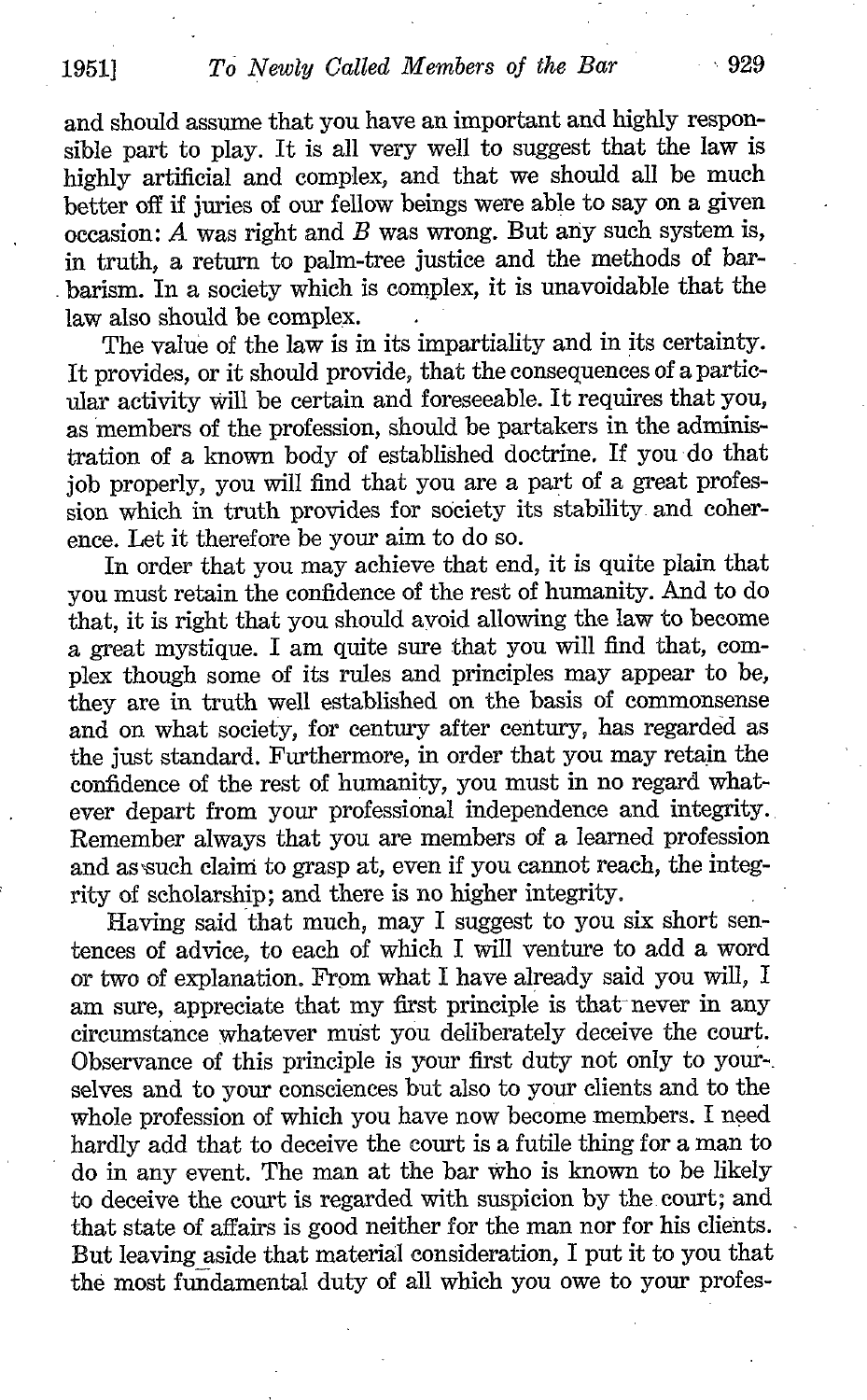sion and to yourselves is that you should never deliberately deceive the court. That is my first sentence.

My second point is that, subject to the prior consideration which I have just mentioned, your whole duty is to fight for your clients to the utmost of your ability. No personal consideration, no offer of a more highly paid brief, no matter of convenience, no consideration of feeling unwell, no other like consideration whatever must stand in the way of your whole duty to do your best for your clients.

Those are two quite obvious things, but there are perhaps occasions when the obvious is worth stating. At any rate, I have now stated them and you will, <sup>I</sup> hope, forgive me if you regard them as platitudinous. Indeed, you may perhaps think all my six points, of which four now remain to be stated, to be somewhat of that character.

My next point is, on the face of it, perhaps the most obvious of them all. It consists of the two words : Speak up. It is a most remarkable thing that there are many who appear not to appre ciate the fact that the best argument ever thought out is quite futile if nobody at all can hear it. There will no doubt be times when you will feel some irritation at the behaviour of the judge. You will regard him as obtuse, impatient, deaf, old, and otherwise unfitted for the job. It is possible, though not by any means certain, that you will be right. But you must remember that your remedy is the higher court. Your duty is to win the case for your client. In order to do that, it is really most important to note whether the judge hears what you are saying.

Most judges, however decrepit they may be, are still capable of giving some sort of sign that they cannot hear what you are saying. <sup>I</sup> think most judges are kindly men who rather dislike having to say in open court: "Mr. So and So, I am sorry but I cannot hear what you are saying". Hence they are inclined to give well-known signs to indicate that they are not hearing. <sup>I</sup> accordingly suggest that you watch the judge because, for better or for worse, he is going to decide the case . For that reason keep in his good books, if you can. You will succeed in doing so in direct proportion to the extent to which you make yourself audible.

Do forgive me for having mentioned that matter . <sup>I</sup> am now a judge of seven years standing ; and it is indeed astonishing to me to note how apparently lacking in sensitiveness some members of the bar can be: for it is lack of sensitiveness which allows a man to address any person or group of persons without himself being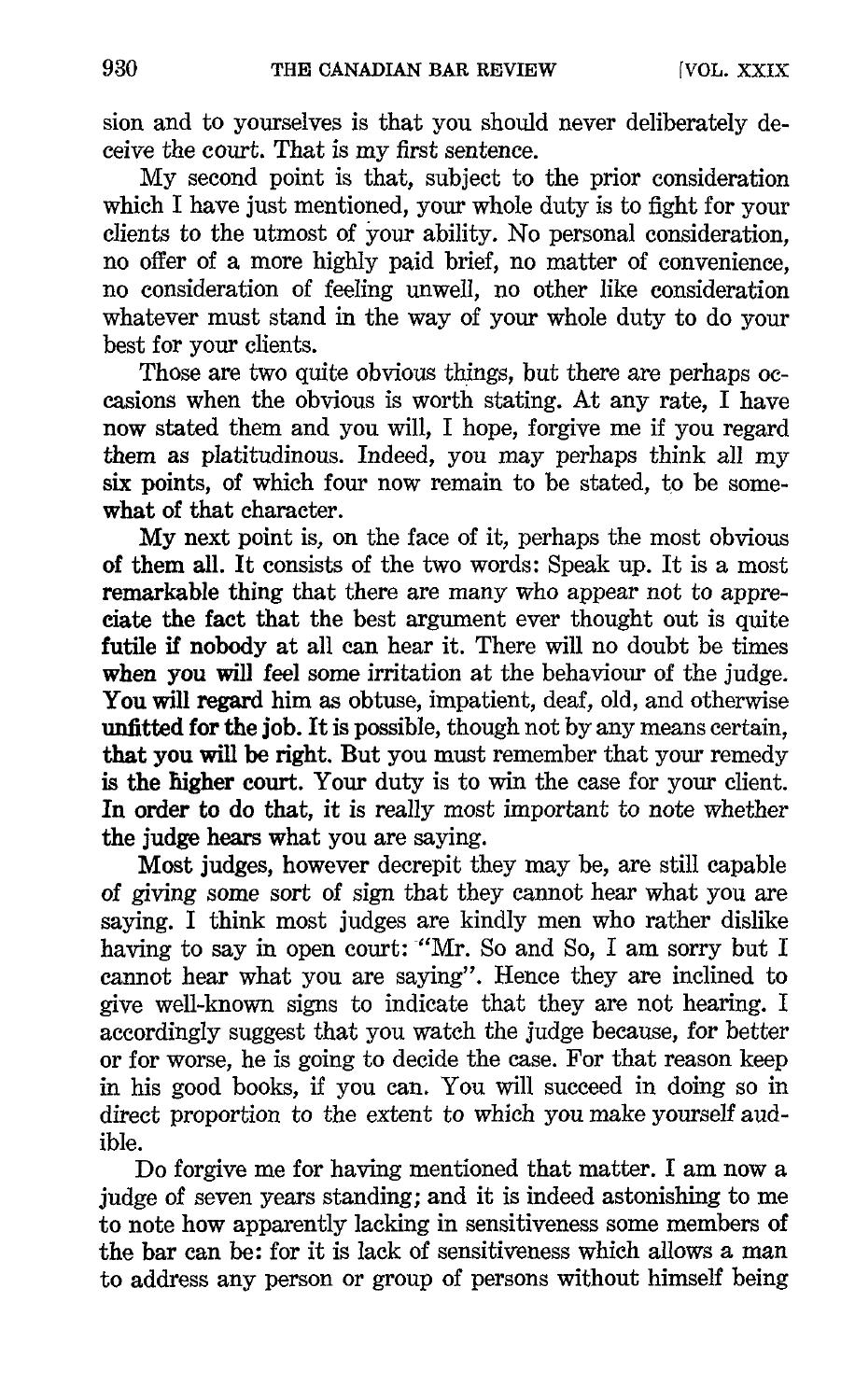aware of whether he or they can hear him. Thus my third point is: Speak up.

My fourth point is like unto the third in that it also consists of two words: Stand up. You may perhaps-think this is a foible of my own: but I may tell you that I have consulted my brethren on the bench about the matter. <sup>I</sup> think that all judges would agree that the counsel who adopts a sloppy attitude  $-$  one who, if you like, puts his hands in his trousers pockets, his feet on the desk, and so on  $-$  is far less attractive to listen to than one who stands upright. And <sup>I</sup> think there- is great good sense in the point, for those who are far better qualified than am <sup>I</sup> to speak on such matters have told me $-$ and I think they would tell you the same—that if you stand upright, in what used to be called a soldier-like position, all your physical and mental qualities will be at their best and keenest.

A man who looks tidy and stands tidily probably has <sup>a</sup> tidy mind and a tidy argument. Again, it is perhaps a matter of doing what will please the judge. But again, that is what you are there to do. However much you may think you are superior to the judge, intellectually or otherwise, that consideration will be no satisfaction whatever to your client if he loses his case.

So much for the fourth point. My fifth point <sup>I</sup> will perhaps expand more fully, though you may think that the title of it is small recommendation for any expansion. The title is: Be brief. Again <sup>I</sup> fear <sup>I</sup> am repeating, but let me say that it is no good to go on and on just for the sake of doing so. If you cannot make your argument good by putting it clearly and properly, it is on the whole unlikely that you will make it good by a process of attrition. In that respect I believe that advocacy differs from the science of advertising: for I am told that if you tell people often enough that they ought to buy somebody's pills or somebody's salts they will ultimately be persuaded that that is the thing to do. But judges, by and large, are not quite so susceptible .

It may, of course, be most desirable to put your point more than once ; in that event, it will be all the better if, in putting it the second time, you can make the approach by a slightly different route from that taken when putting it the first time. But repetition more than once ceases to be prudent and is apt to be re- . garded as insulting. Therefore try always to formulate your argument precisely.

Nothing is more likely to lead to prolixity than a failure to have formulated in your own mind the point you want to make, I have often had the thought  $-$  and I give it to you for what it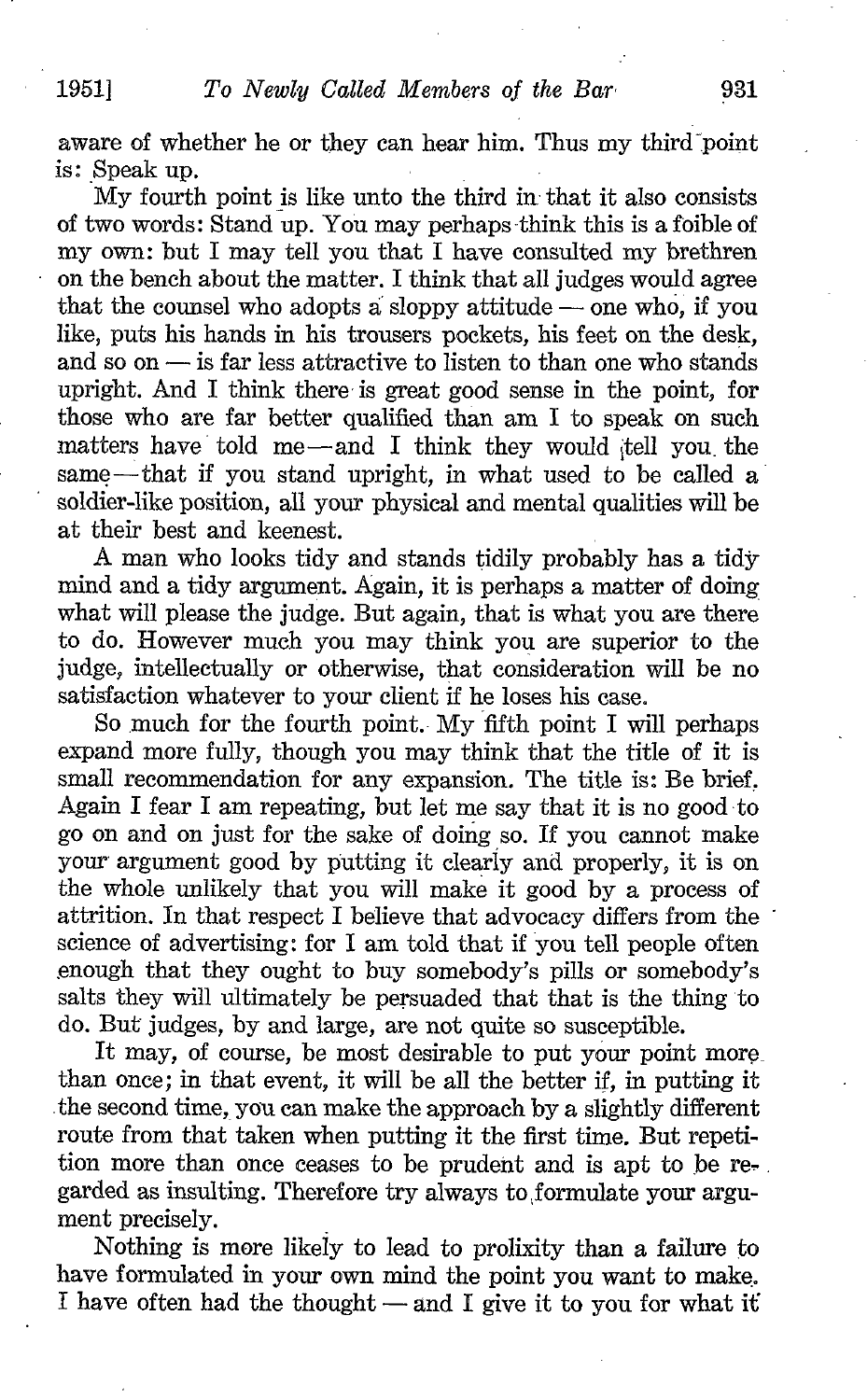is worth -- that the time is well spent in writing down your opening and closing observations in a speech and in studying each word in the sentences. If you can start your speech with a clear and attractive presentation of the point in the case, the effect will last throughout the argument: unless, of course, you go on for so long that the beginning is forgotten. I remember a man who, after repeating an argument for the n'th time, eventually observed that perhaps their Lordships would remember that he had put the point before. To this observation the president replied: "Yes, we remember it quite well; but it was so many days ago we were afraid you might have forgotten". In all seriousness, however, <sup>I</sup> am sure you will find that the writing out of the first and the last sentences of your speech, and a careful study of them, will produce such good results as to be well worth the trouble taken. How many times have you heard people who are never quite able to sit down because, through having failed to formulate their sentences precisely, they are never satisfied with those they have just spoken and must therefore put the matter all over again in order to pick up something they have forgotten?

What I have said as to speeches is generally true also as to examinations and cross-examinations . Let me say just a word about cross-examination. To the layman, of course, that has the greatest and the most histrionic appeal . Nothing is so tremendous in its effect or so attractive to the hearer as a really brilliant crossexamination. Brilliance in cross-examination is a desirable objective, but it is not given to all to be able to achieve it . Indeed it may be achieved only by long years of experience . <sup>I</sup> cannot suggest any particular method. Everyone's own individuality will eventually emerge as he develops his style of cross-examination. We cannot all be great cross-examiners.

I might just tell you the old story — you probably have heard. it -about Sir Edward Carson; for in England, as in Ontario, the name of Carson has been a badge of great advocacy. When <sup>I</sup> began my career, Edward Carson was the most formidable advocate of the day. Of him it was said that he built around his client a shield which it was impossible to penetrate. This particular and notable cross-examination to which I have made reference consisted of two questions. The witness had really nothing much to contribute, but he was of a somewhat pontifical character and Carson desired to prick the bubble. His first question was: "Sir, are you a habitual drinker?" To this question the witness, in great indignation, was foolish enough to answer: "That, sir, is my business". Quick as a flash Sir Edward said: "And have you any other business?"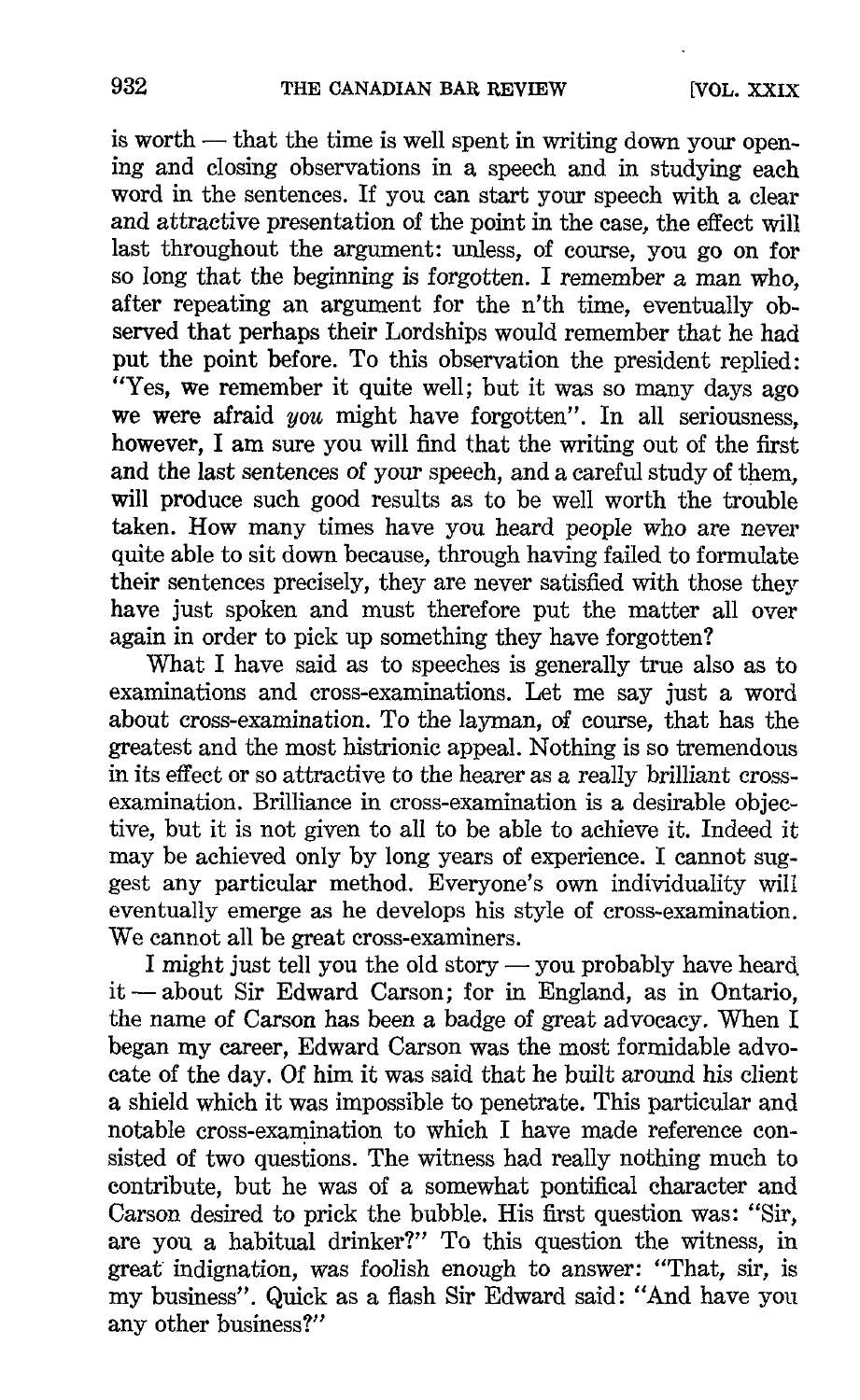Not all of us can achieve that particular brevity and style. <sup>I</sup> can say this, however, and it is relevant to the heading under discussion: if carried on for a long enough time, any cross-examination can utterly destroy itself. <sup>I</sup> have heard people cross-examine a witness on the other side for such a length of time that, eventually, the witness has succeeded in bringing out every single point that had been omitted in his examination in chief ; mere wordiness destroyed all possible points which the cross-examiner had gained. So, in cross-examining, always err on the side of brevity. It is also not a bad rule never to ask any question in cross-examination unless you know, or have good reason to think you know, what the answer to that question really is.

Now, <sup>I</sup> venture to recommend that you pay to examination in chief more attention than is commonly given to it . That is your opportunity for doing your client the greatest service that you possibly can do him. Do not forget that the client is probably in a wholly strange atmosphere, that he is nervous, that he is finding that questions are being put in language with which he is quite unfamiliar. If his own counsel, looking severely at him over the top of his spectacles, simply puts a series of questions in stilted language, it is quite likely that the witness will not do himself anything like justice and that he will indeed get more and more nervous and agitated as the examination proceeds. If the worst comes to the worst, you can only hope that the man on the other side will cross-examine him for such a great length of time that he will do what you-yourself ought to have done.

Try then always to remember that the witness is in an unfamiliar situation. There are many  $people - and this$  is one of the justifications for your profession  $-\text{who}$ , great though their education may be and great though their intelligence may be, are themselves quite inarticulate. It is your duty to try to get your witness to tell his story in a way which is natural to him. Take great pains to do that; for if the witness gives a good impression from the start, that is something which the ordinary mortal judge will appreciate and it is something which the other side will find it quite difficult to overcome. Accordingly, as I say, take great trouble with your examination in chief. Remember that you are there to do your client justice and, if possible, to let him do himself justice.

My sixth and final sentence of advice is : Argue and do not quote. Sometimes there is a temptation to quote long passages from judgments, but such quotations are apt to be somewhat disturbing to the judge. You may think that <sup>I</sup> am here as a kind of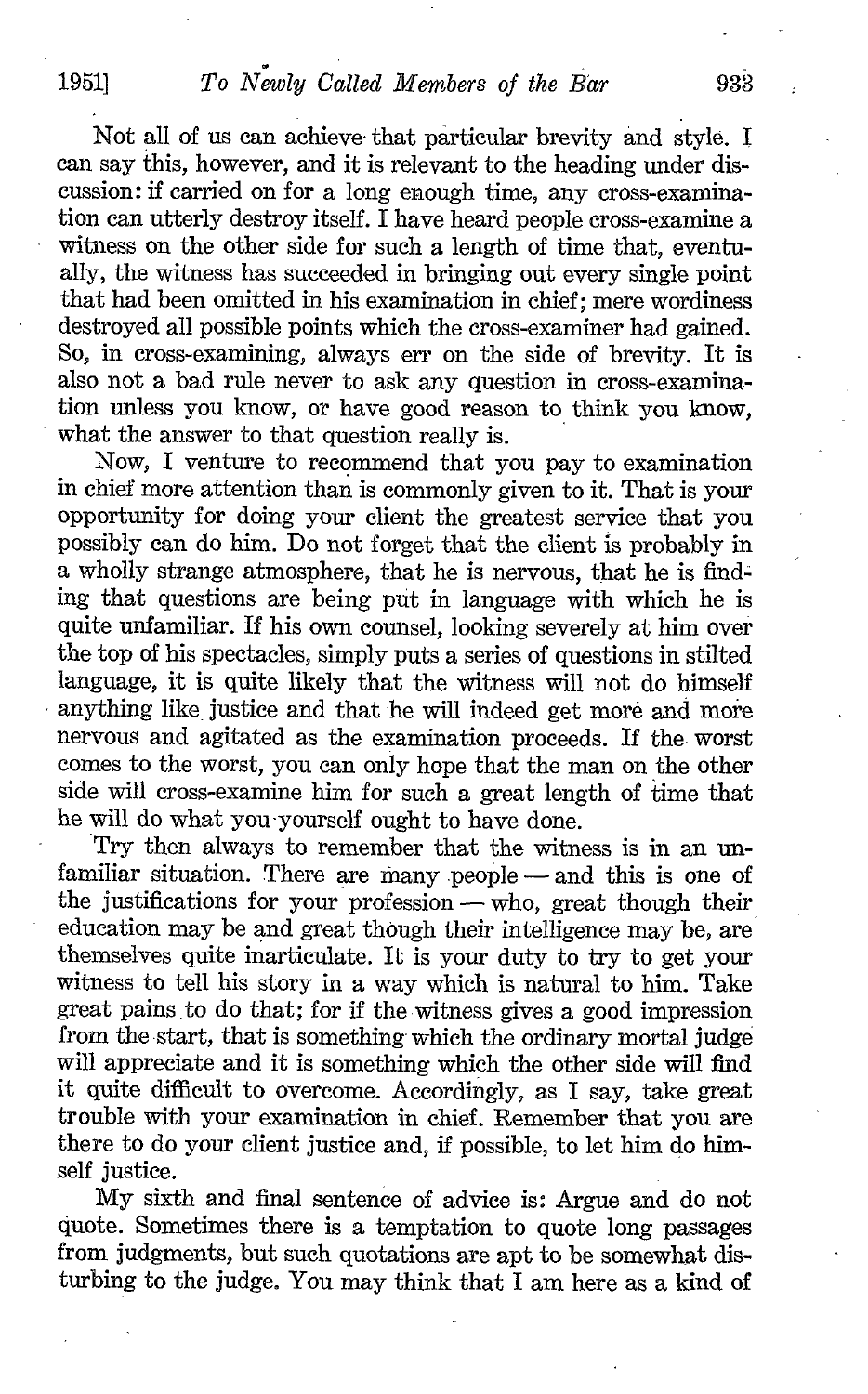protagonist of the society for the protection of judges, but really <sup>I</sup> am not. <sup>I</sup> am merely telling you what <sup>I</sup> have already told you, namely that your duty is to persuade the judge.

Judges must try to make an intelligible note of what is said by counsel and to apprehend the point that is being made. A good argument should stand up on its own legs without the necessity for any references from authorities. You do not need to cite decisions of the House of Lords or of the Supreme Court of Canada in order to make good the proposition that the night follows the day, although you will probably find that many judges, at some time or another in some of their judgments, have so asserted.

Make your argument sound and satisfactory in itself, and present it. If the judges are good ones  $-$  as are all the judges in  $Ontario$   $-$  they will tell you whether the proposition is one which, to their minds, requires the support of authority, and you will be prepared to deal with it. But let the argument speak for itself and persuade of itself.

You will find that such a practice has this great advantage. <sup>I</sup> know not to what extent in this province the judges of the high court or of the appeal court are apt to intervene in the course of counsel's argument by the asking of questions, pertinent or otherwise. Should you be asked questions, if your argument has been thought out and if you are satisfied that it is sound, you will find no difficulty in answering. But if, on the other hand, your argument consists of a series of quotations, you will find that the effect of questions is very seriously to put you out of your stride. That is another reason for doing what I suggest is the obvious thing to do. Present your case as an argument which will stand up and persuade of itself.

Youmay find that judges will, in the course of your argument, say to you: Then is your point so and so? I have often done that myself. It is a very good way of communication between the bench and the bar designed to shorten proceedings. Many judges can never resist the temptation  $-$  and I myself am guilty often  $enough - of putting a point to course in order to demolish the$ argument and to show how much more intelligent are those on the bench than are those at the bar. But on the whole, if you put such a question, it is unlikely that counsel will fall flat upon his face and say, "I never thought of that before; of course that is the end of my case". On the other hand, it will often be extremely useful, both to the arguing counsel and to the bench, if the question is put: If I get your argument correctly, is it so and so?

Now, if you have not thought out the argument you may, of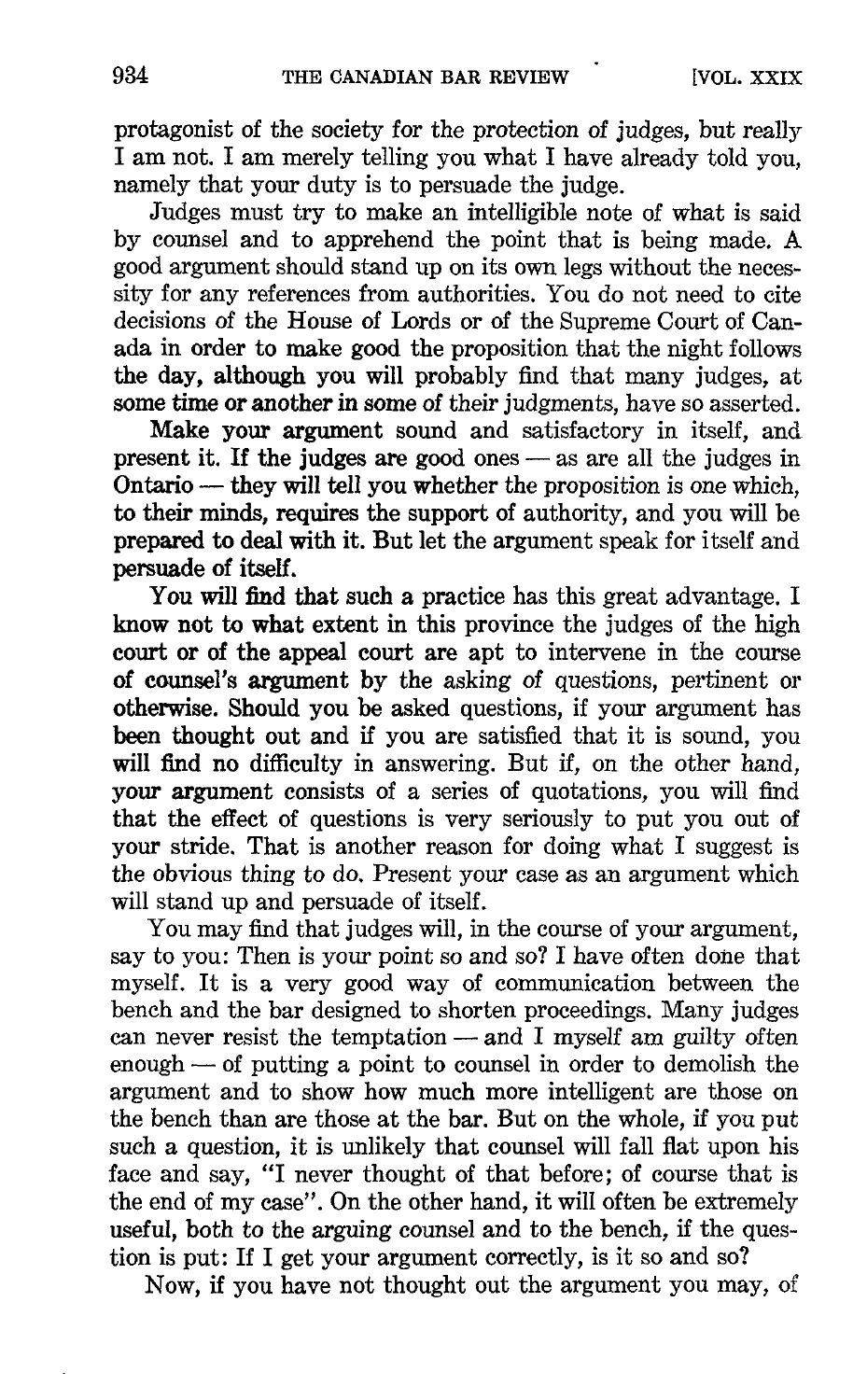course, find that question to be an exceedingly dangerous one ; you may feel embarrassed by it and you may find difficulty in answering it at all; or, what is worse, you may give an answer which you think will please the judge and find out, ten minutes afterwards, that you have prejudiced yourself beyond All possible recovery. Because I regard this point to be of such great importance. I repeat what I have said. Think out your argument and present it as an argument standing up of itself, having your authorities there to buttress any point which may seem doubtful to the bench or to you, or as a piece of ammunition with which to demolish the other side when their turn comes.

Those are my six suggestions. To recapitulate them, they are as follows:

- (1) Never deceive the court;
- (2) Fight for your clients ;
- (3) Speak up;
- (4) Stand up;
- (5) Be brief;
- (6) Argue, do not quote.

As I have already said, you will probably think them all to be platitudinous, but forgive me if that is so. My own experience has impressed upon my mind more and more the 'value of these six quite simple propositions.

Now, by way of conclusion, I return whence <sup>I</sup> have strayed, to repeat to you my good wishes for a happy and successful career and, if I can, to impress upon you a realization of the great and responsible work for the happiness of society which it will be in your power to perform. As <sup>I</sup> have done on similar occasions previously, <sup>I</sup> should like to give a quotation from perhaps the greatest advocate there has ever been in my country. <sup>I</sup> refer to Erskine, who defended Tom Paine. It was murmured against Erskine that a man of his position should not so demean himself as to appear for a character so lacking in respectability. To that challenge, which in his opinion struck at the very root of the independence of our profession, Erskine made this magnificent reply :

I will forever, at all hazards, assert the dignity, independence and integrity of the English bar, without which impartial justice, the most valuable part of the English constitution, can have no existence . From the moment that any advocate can be permitted to say that he will or will not stand between the Crown and the subject arraigned in the court where he daily sits to practise, from that moment the liberties of England are at an end. If the advocate refuses to defend, from, what he may think of the charge or of the defence, he assumes the character of the judge;